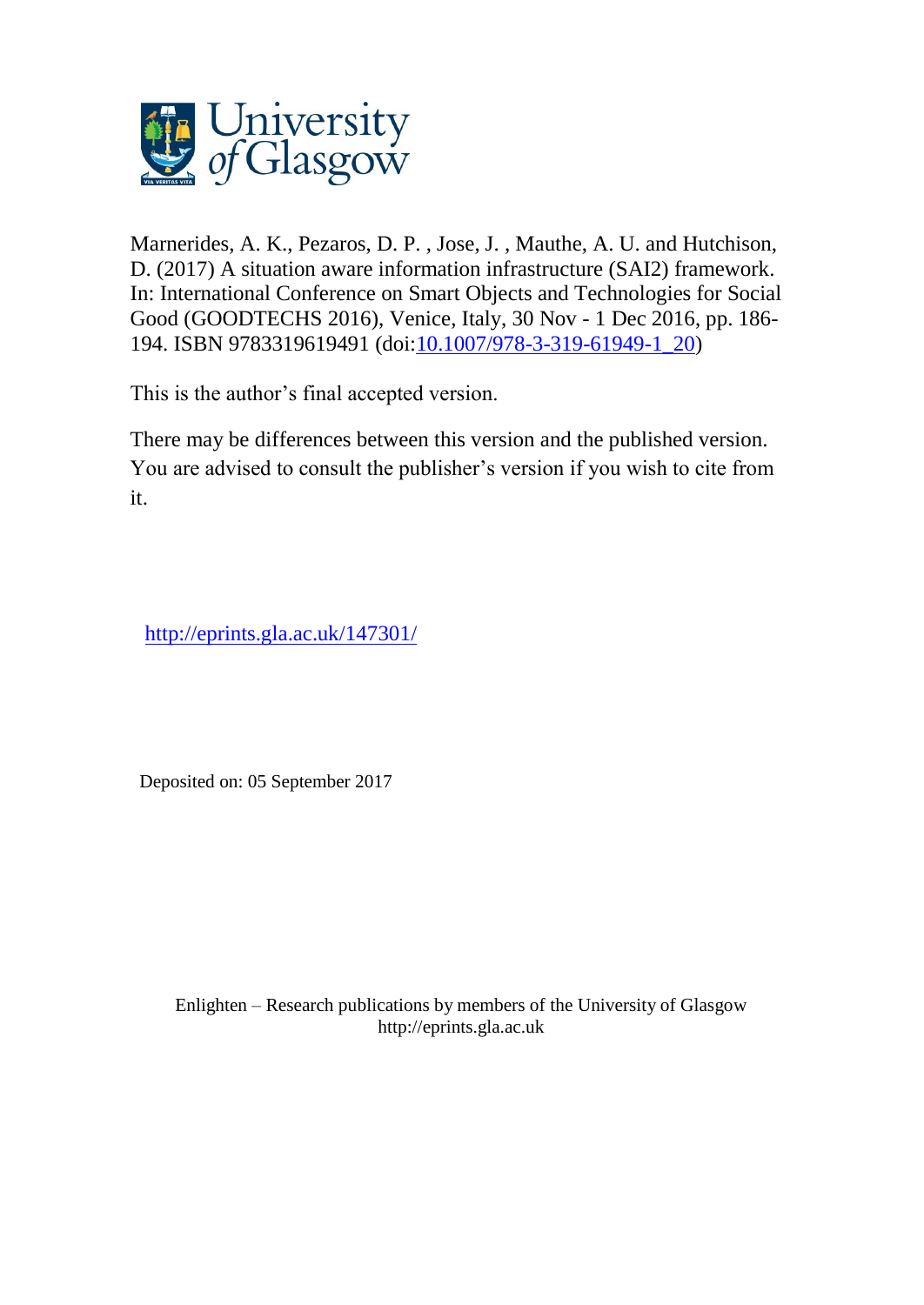# A Situation Aware Information Infrastructure (*SAI*<sup>2</sup>) Framework

Angelos K. Marnerides<sup>1</sup>, Dimitrios P. Pezaros<sup>2</sup>, Joemon Jose<sup>2</sup>, Andreas U. Mauthe<sup>1</sup>, and David Hutchison<sup>1</sup>

<sup>1</sup> InfoLab21, School of Computing & Communications, Lancaster University, UK {angelos.marnerides,a.mauthe,d.hutchison}@lancaster.ac.uk <sup>2</sup> School of Computing Science, University of Glasgow, UK {dimitrios.pezaros,joemon.jose}@glasgow.ac.uk

Abstract. Computer network infrastructures constitute the critical backbone of every socio-economic ICT system. Consequently, they are becoming increasingly mission-critical in our society since they provide always-on services for many everyday applications (e.g., Cloud Data Centres), safety-critical operations (e.g., Air Traffic Control networks), critical manufacturing services (e.g., Utility networks and Industrial Control Systems), and critical real-time services (e.g., Financial Trading Systems). The resilience and ability of such systems to remain operational in the face of threats is therefore paramount; this needs to be done by taking remedial action and intelligently reshaping their resources. At the same time, current communication architectures do not allow for such informed and adaptive provisioning. In this paper, we introduce the concepts, principles and current research activities related to a new Situation Aware Information Infrastructure (*SAI*<sup>2</sup>) framework being developed for next generation ICT environments.

Key words: Situation awareness, network resilience, security, computer networks

#### 1 Introduction

Undoubtedly, the adequate functionality of todays' society relies heavily on the efficiency and performance of services deployed by mission-critical socioeconomic ICT systems that operate over networked infrastructures. With the rapid emergence of new areas such as the IoT, it is anticipated that future mission-critical as well as everyday end-user applications will essentially require intelligent and autonomic principles to be adhered to by the underlying networked infrastructures. Such properties will enable future underlying networked infrastructures to deploy the necessary intelligence to dynamically self-protect and self-manage their own operation, hence improve their resilience and resource provisioning.

However, current networked infrastructures do not provide the necessary mechanisms to systematically assess resilience natively through a generic framework, which consequently leads to monolithic solutions targeting only partially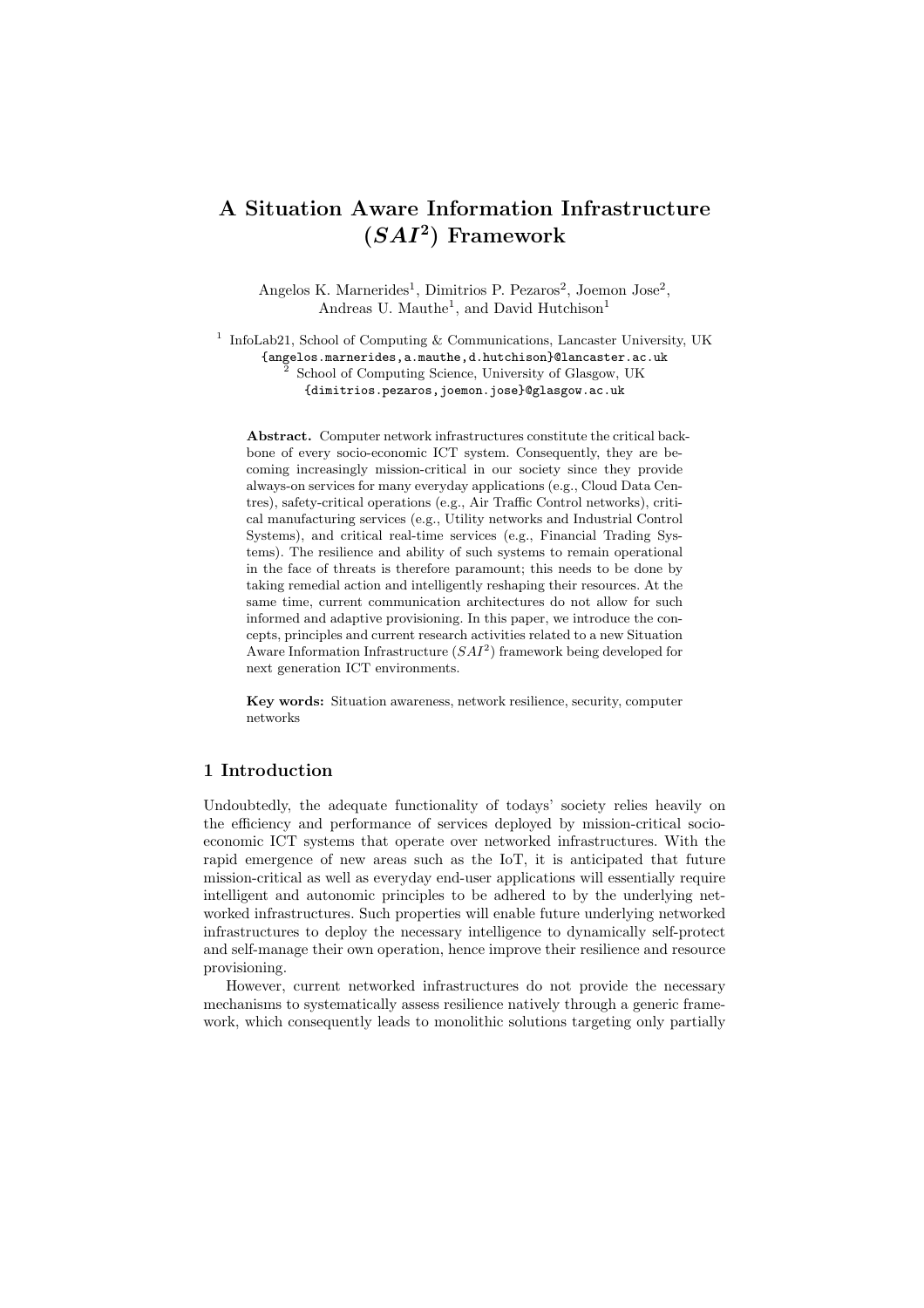#### 2 Angelos K. Marnerides et al.

e.g., fault-tolerance, security, or survivability [2, 3]. At the same time, cross-layer resilience schemes tend to insufficiently serve the application layer end-user QoS requirements since they architecturally fail to control and manage their various embedded protocols in a scalable manner [5]. Moreover, situation-awareness under a synergistic use of contextual and operational information has been partially applied in the context of resilience for explicit services and mobile networks but never in the context of mission-critical ICT environments that engage a number of diverse networked infrastructures and services [6].

In general, current communication architectures do not allow for such informed, adaptive and intelligent resource provisioning since there does not exist a generic resilience framework that considers the overall impact of simultaneous challenges manifest in several inter-dependent physical infrastructures. For instance, legacy strategies are bespoke and monolithic (e.g., static firewalls) since they are deployed to protect specific services over specific locations of the infrastructure, against specific and mostly known threats (e.g., signature-based intrusion detection) [6]. Furthermore, network provisioning mechanisms do not incorporate situation awareness or intelligence from the system's evolution to profile infrastructure-specific behaviour, nor do they harness any local or global context (e.g., prior network attack at another facility) which would aid proactive response to adversarial events. Current anomaly detection practices operate solely on aggregate context-agnostic statistical data over long timescales and are isolated from network control and provisioning algorithms (e.g., routing) [6].

Given the aforementioned limitations, this paper introduces the notion of a Situation Aware Information Infrastructure (*SAI*<sup>2</sup>) framework that is currently an on-going collaborative effort between two UK academic institutions (Lancaster University and the University of Glasgow), driven by pragmatic requirements and input by four industrial partners (The UK National Air Traffic Service - NATS, Solarflare Communications, Jisc, and Airbus Group). The proposed architecture aims to detect and remediate resilience challenges by enabling a deeper understanding of the dynamic evolution of mission-critical ICT systems through harnessing and correlating diverse internal and external network context. In this context of operation, the overarching goal of *SAI*<sup>2</sup> is to create an adaptive, situation-aware information infrastructure for future mission-critical networked environments. Hence, a range of processes derived out of network resilience, anomaly detection, content-awareness, network instrumentation and measurement, information retrieval, and filtering and semantic processing are merged in order to vertically integrate data, information, measurement and control mechanisms from different layers of the communications stack.

The remainder of this paper is structured as follows: Section 2 introduces the *SAI*<sup>2</sup> conceptual framework, while Section 3 and Section 4 present two schemes where  $S\mathcal{A}I^2$  principles are applied. Finally, Section 5 summarizes and concludes this paper.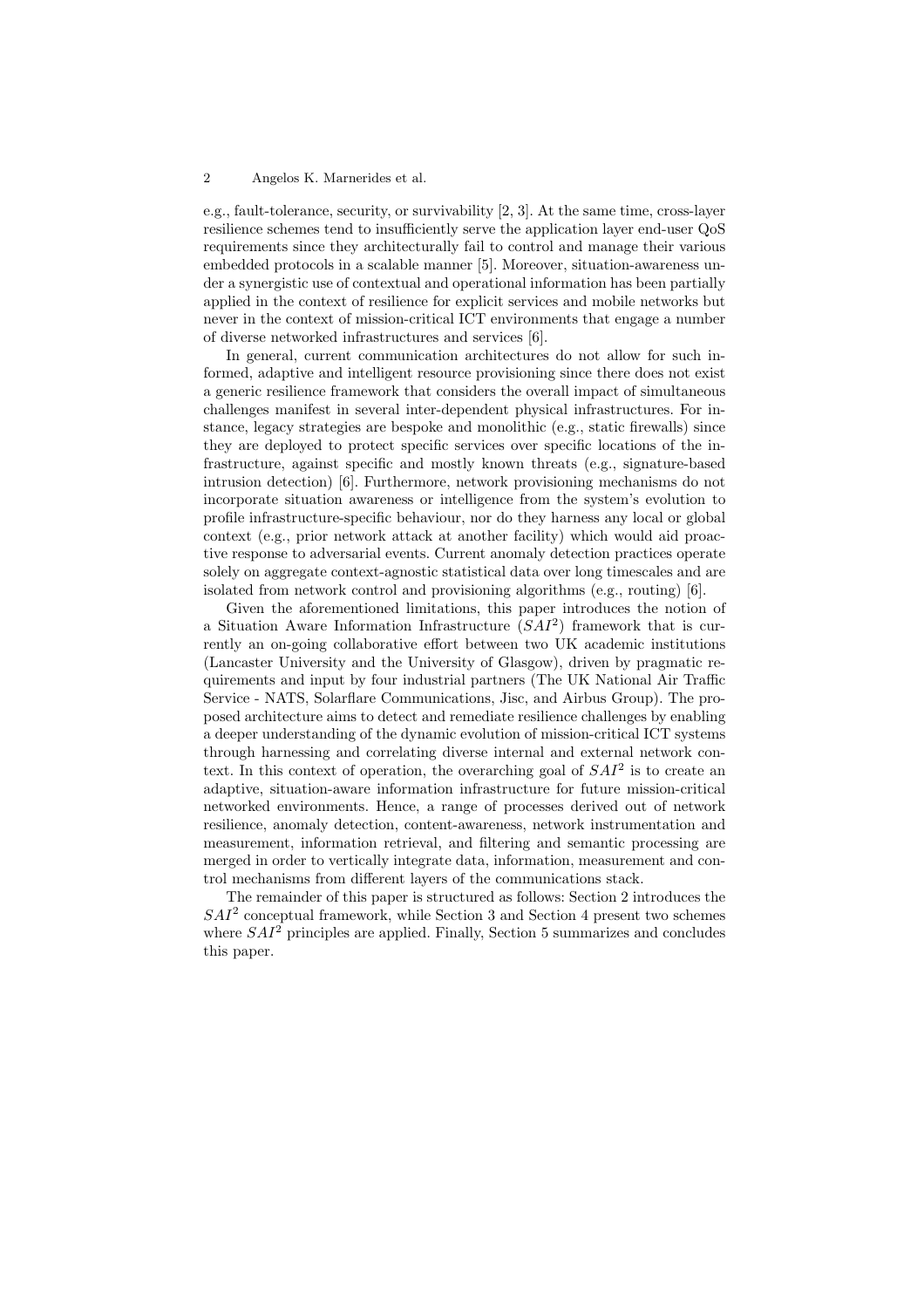

Fig. 1. The *SAI*<sup>2</sup> Framework

# 2 *SAI*<sup>2</sup> Framework

The main hypothesis underpinning the development of *SAI*<sup>2</sup> is that the legacy static provisioning of networked infrastructures will not be sustainable; this is because it is content and context-agnostic, and therefore cannot adapt at the onset of adversarial events. This is particularly amplified when one considers the growing trend in co-locating critical and commodity services over converged ICT (e.g., Cloud) environments and the consequent centralisation that constitutes the actual and meta-cost of infrastructure failures and outages simply not affordable.

Fig. 1 illustrates the *SAI*<sup>2</sup> conceptual framework that enables the composition of situation awareness mechanisms from harnessing diverse data sources. In general, the main scientific and technical objectives behind this framework are:

- Development of new statistical techniques derived from machine learning, signal processing and information theory to profile normal network-wide behaviour and detect incidents from aggregating diverse and distributed operational data.
- Compose modelling methods that depend on content analysis in order to adequately map infrastructure-specific context.
- Construction of an an always-on, instrumentation and measurement infrastructure.
- Development of network-wide situation-aware resilience mechanisms.

Based on the above objectives, the on-going activities in *SAI*<sup>2</sup> have identified a number of use case studies in which situation-aware mechanisms are designed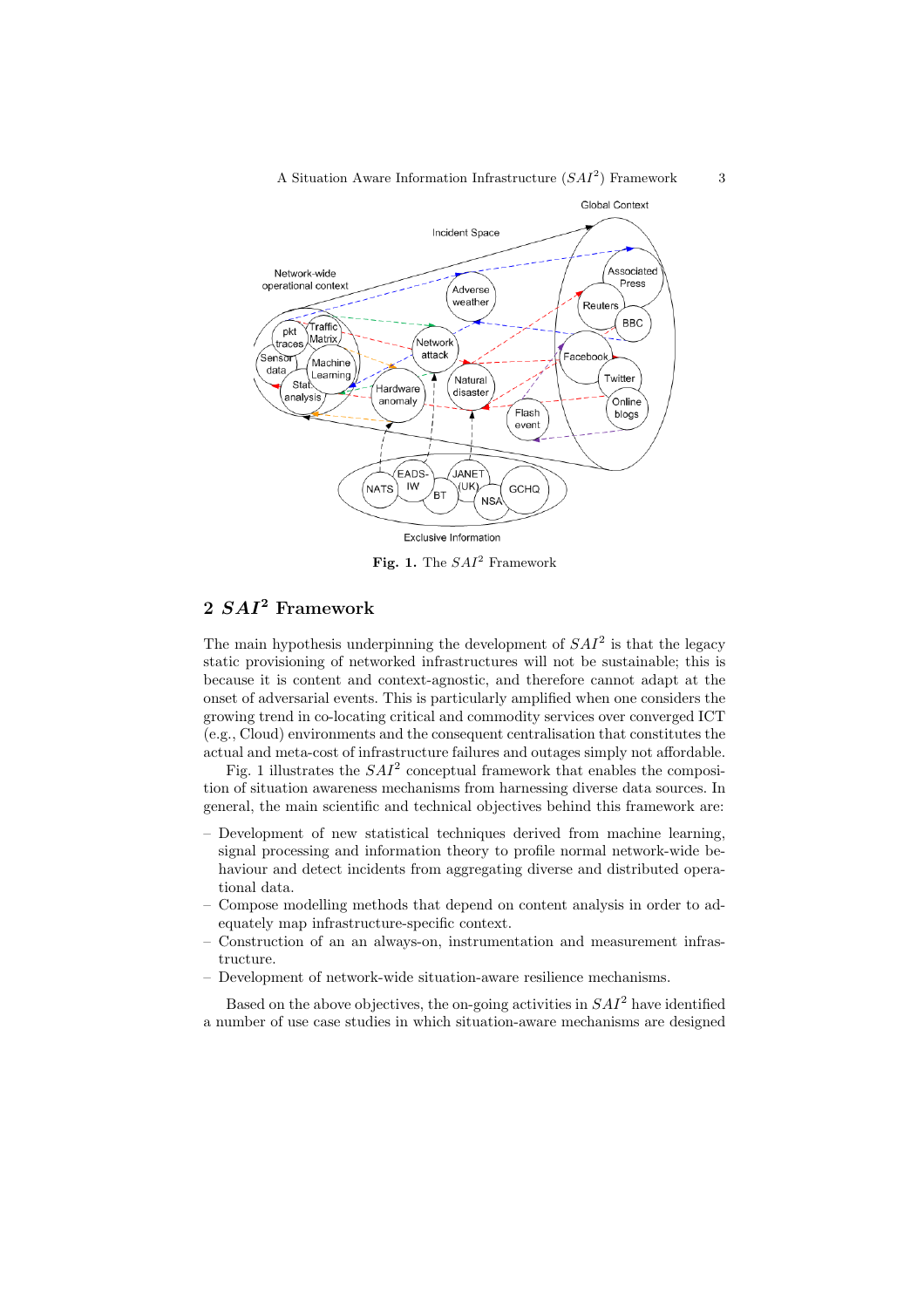#### 4 Angelos K. Marnerides et al.

and developed(e.g., [1, 2, 3, 7]). For the purpose of this paper we restrict ourselves to briefly describing two such studies in the following sections.

# 3 Arbitrary Packet Matching in Openflow for enabling Situation Aware Applications

In its current form, OpenFlow [4], the *de facto* implementation of Software-Defined Networking (SDN), separates the networks control and data planes allowing a central controller to alter the match-action pipeline using a limited set of fields and actions. Even though SDN can in principle facilitate a programmable control plane capable of monitoring the network operation and of alerting the central controller at the onset of adversarial events, Openflow's inherent rigidity prevents the rapid introduction of custom data plane functionality that would enable the design of high-speed, in-band packet processing modules for, e.g., custom routing, telemetry, debugging, and security.

We argue that packet matching should be designed independently of any (control) protocol implementation, and allow the control plane to specify the matching process through a set of platform-independent instructions designed to match packets at every layer (rather than protocol version-specific and inflexible hard-coded match fields). Through such instruction set, the execution of the matching could be left as an implementation detail relying on software optimisations (such as Just In Time (JIT) compilation) or hardware acceleration using, e.g., FPGAs or ASICs.



Fig. 2. Performance of different BPF engines

We have developed an arbitrary matching framework for OpenFlow switches based on the Berkeley Packet Filter (BPF) packet matching instruction set, and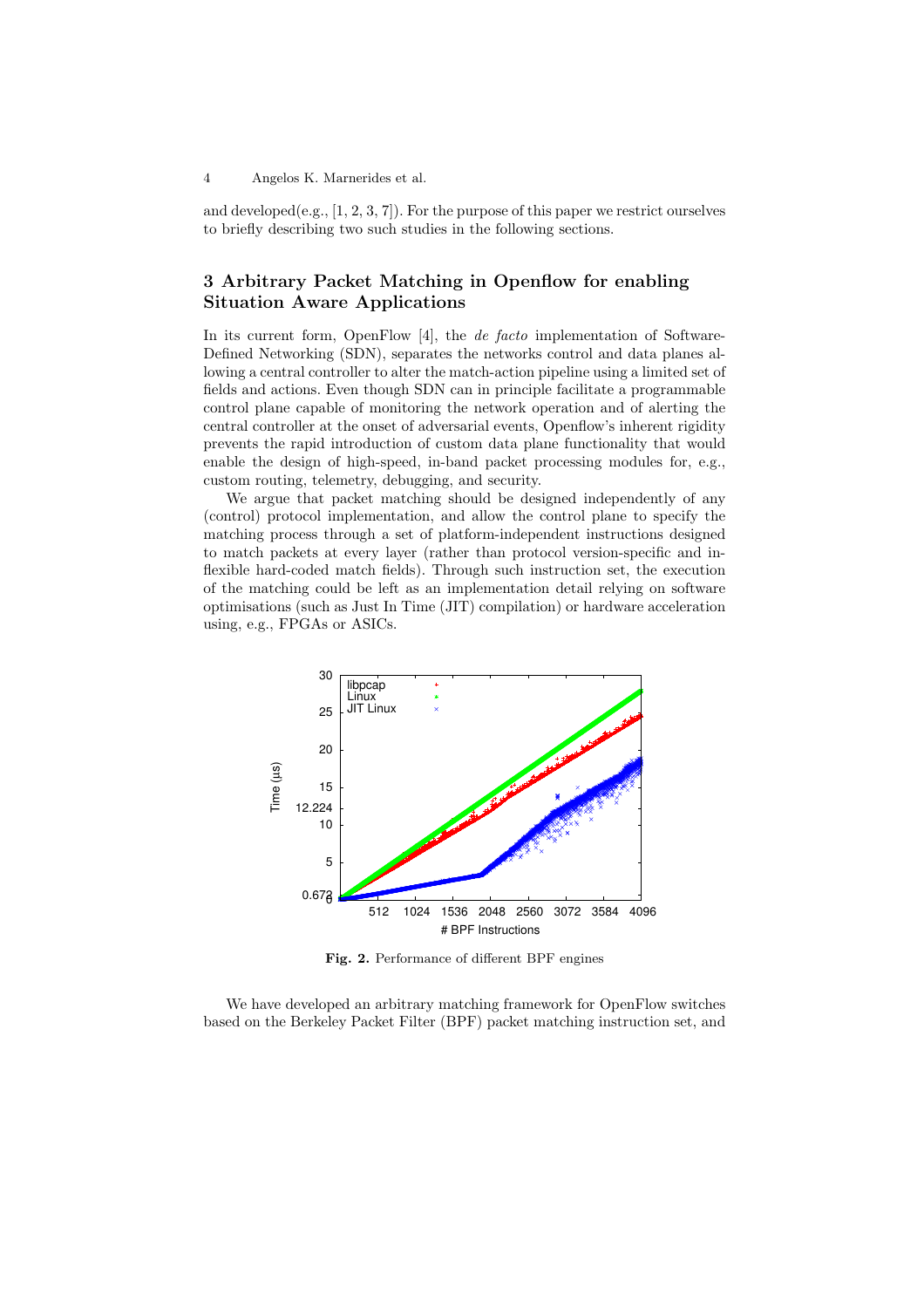have defined a new OpenFlow eXtended Match field (OXM) to match packets using BPF at the switches [1]. We show that our proposed match scheme reduces the number of flow entries, allows matching on fields and protocols not supported by current OpenFlow, and mitigates the use of the SDN controller for the classification of packets unmatchable by the switch. Using diverse prototype and compiler implementations on a software switch platform, we have demonstrated the feasibility of BPF matching for line-rate processing, as shown in Fig. 2. We have further developed example programs that can be executed as part of this BPF-based arbitrary packet matching engine that include network telemetry (e.g., real-time packet size and inter-arrival time distributions computation), and lightweight (e.g., EWMA) anomaly detection that can form the basis (infrastructure-support) for natively resilient and self-managed networked environments. Such functionality is not possible using today's SDN/Openflow technology since packet matching rules are restricted to a protocol version-specific set, and do not allow for, e.g., arbitrary functionality, or even port range matching to be implemented.

#### 4 Situation Awareness in the SmartGrid

A part of the activities within *SAI*<sup>2</sup> has placed a strong emphasis on composing solutions for the adequate profiling of power consumption in SmartGrids and further relating such measurements with diverse sources of information. In particular, we have developed and introduced short term power load forecasting schemes that rely on Deep Learning Neural Network models [8] and enable the correlation of power consumption with external data feeds such as weather conditions and basic human-oriented behavioral aspects (e.g. holidays, work hours etc.). Hence, it was possible to provide a deeper understanding on how, why and when the power load demand was distributed and in parallel how it will be distributed in immediate time periods (e.g. next day or next week forecast).

As already mentioned, we employ Deep Neural Network models and in particular we exploit the principles of Feed-froward Deep Neural Networks (FF-DNN) and Recurrent Deep Neural Networks (R-DNN) in order to predict short term electricity load. Achieving higher accuracy in forecasts requires to include all the related features that affect the overall electricity consumption that go beyond the raw power measurements but also consider external data sources that can also provide an insight regarding the status (i.e. current state of a given situation) of the SmartGrid. We accomplish the latter by employing the methodology depicted in Fig. 3 that considers power measurements as well as external datasets gathered by 6 US states in New England<sup>1</sup>.

The methodology depicted in Fig. 3 initially treats the gathered data on the time and frequency domain independently and subsequently frequency domain components are transformed back to the time domain. The resulted timefrequency (TF) features efficiently capture dominant effects i.e. weather, time,

<sup>1</sup> ISO New England Dataset: http://www.iso-ne.com/isoexpress/web/reports/ load-and-demand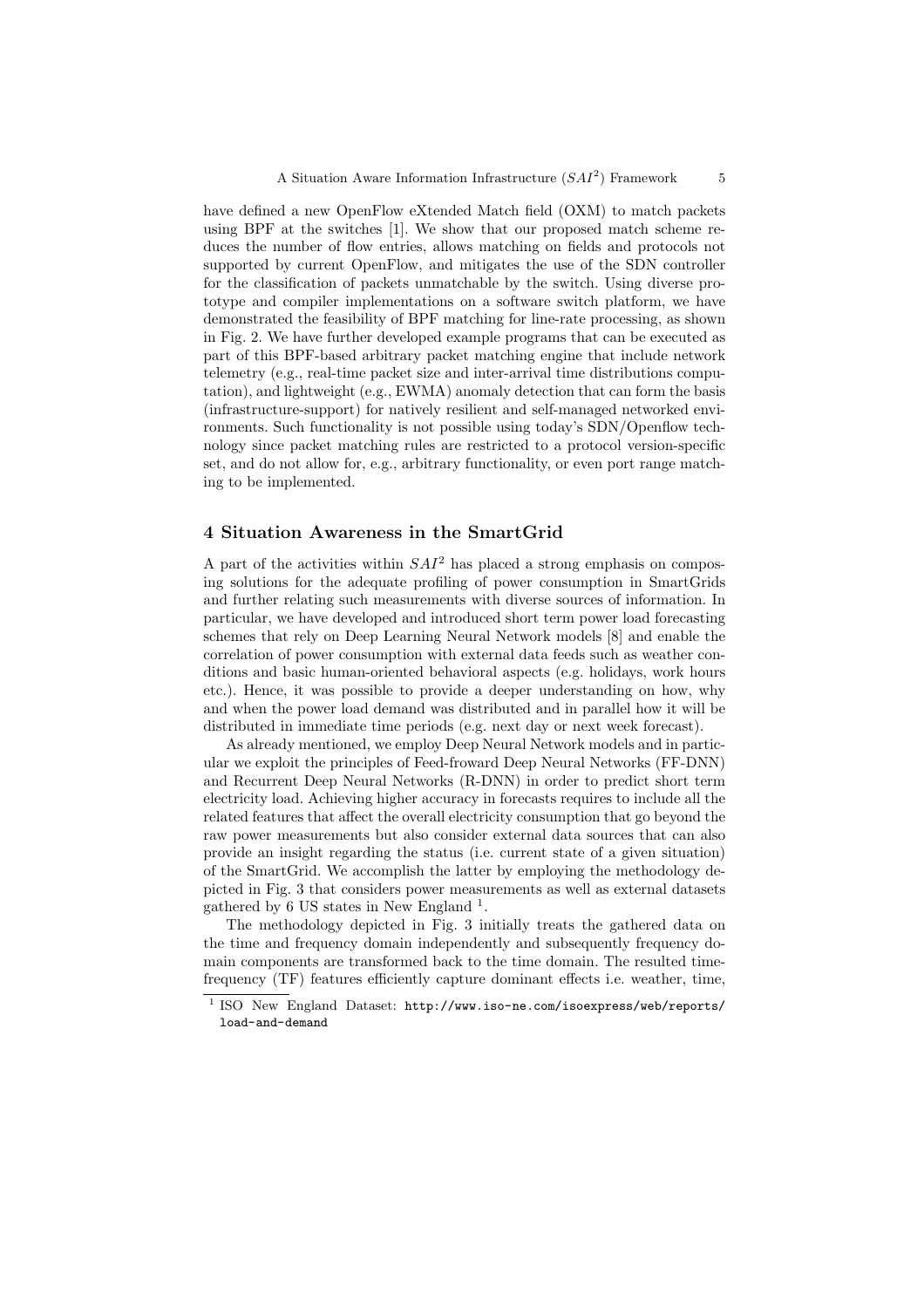

6 Angelos K. Marnerides et al.

Fig. 3. Visual Description of Load Prediction Methodology

working and non-working days, lagged load and data distribution effects, thus providing an insight on the current and potential state of the SmartGrid. Nonetheless, due to the constantly changing environment, electricity consumption patterns of domestic as well as commercial users carry complex characteristics. Hence, these characteristics are analyzed in time and frequency domain where we compare the prediction performance of the utilized deep neural network models on the basis of the Root Mean Square Error (RMSE), Mean Average Error (MAE) and Mean Absolute Percentage Error (MAPE) error metrics. As we present in our recent work in [8], the results obtained with the presented methodology indicate least MAPE errors as compared to other existing models (e.g., [9]).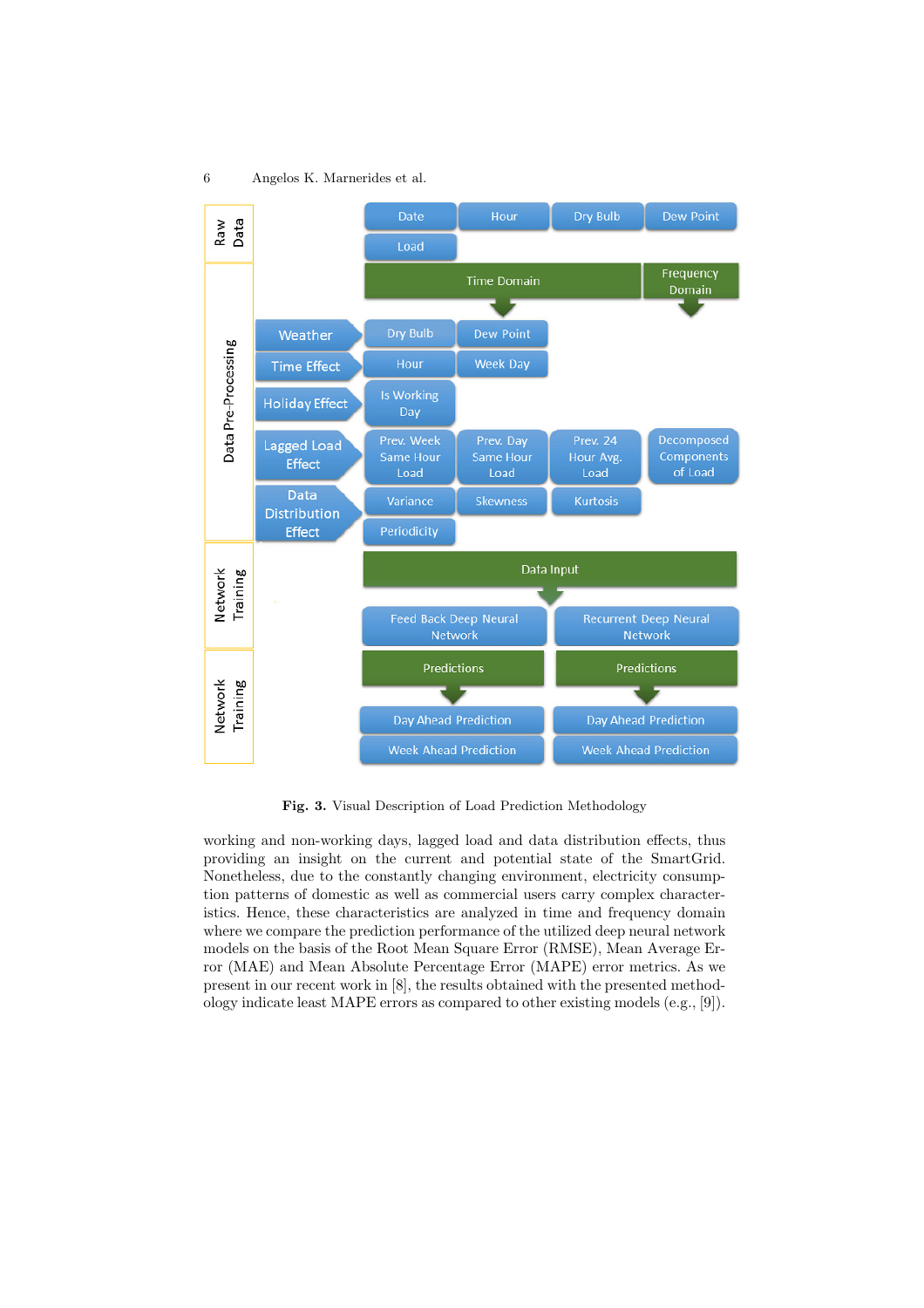

Fig. 4. MAPE error comparison using Time domain features.



Fig. 5. MAPE error comparison using joint Time-Frequency domain features.

Thus, they can be definitely considered for future situation aware mechanisms that ideally can be instrumented in modern SmartGrid control centres.

Apart from identifying the correlations between the non-power related features with the actual power consumption distribution, this study has also demonstrated the usefulness of considering a joint time-frequency (TF) representation of data features. In fact, we have compared the prediction errors in the scenario where strictly time domain features were used with the scenario where join TF features were used.

Fig. 4 and Fig. 4 present the comparison conducted between the prediction errors obtained when strictly using time domain features with those achieved with the use of TF data metafeatures of the original raw datasets. The comparison was performed for predictions generated for the "next day" and "next week" power consumption from data sampled randomly in the various seasons (i.e. winter, autumn, spring and summer) of the year 2011 throughout all the 6 US states in New England, USA. As evidenced, the MAPE metric resulted to hold much smaller values in the scenario of using TF features rather than those obtained when time domain features were used. Thus, the prediction accuracy was much more improved.

In general, the contribution behind this work lies with the utilisation of a time-frequency (TF) feature selection procedure from the actual "raw" dataset that aids the regression procedure initiated by the use of Deep Neural Networks (DNNs). We show that the introduced scheme may adequately learn hidden patterns and accurately determine the short-term load consumption forecast by utilising a range of heterogeneous sources of input that relate not necessarily with the measurement of load itself but also with other parameters such as the effects of weather, time, holidays, lagged electricity load and its distribution over

A Situation Aware Information Infrastructure (*SAI*<sup>2</sup>) Framework 7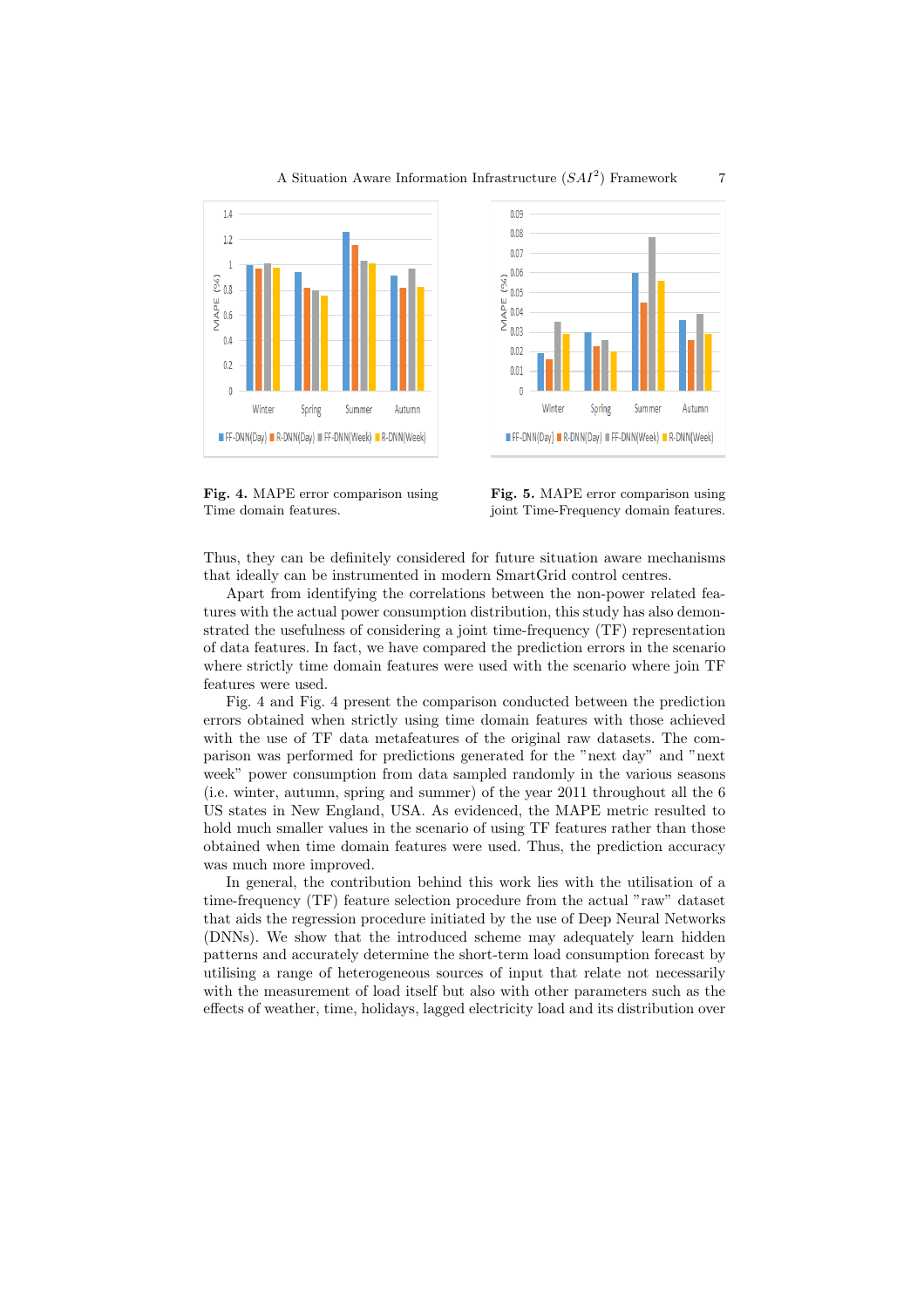#### 8 Angelos K. Marnerides et al.

the period. Overall, our generated outcomes reveal that the synergistic use of TF feature analysis with DNNs enables to obtain higher accuracy by capturing dominant factors that affect electricity consumption patterns and can surely contribute significantly in the context of situation awareness for the recently introduced SmartGrid.

### 5 Conclusions

Situation awareness is acknowledged as a critical property in which next generation, mission-critical ICT environments are required to possess in order to confront the dynamic and unpredictable behaviour of their use as well as to maintain their overall resilience. In order to achieve situation awareness that will essentially offer societal and economical benefits, it is quite important to devise mechanisms that are not strictly dependent on the explicit properties of a given system but rather consider external and diverse sources of information. Therefore, in this paper we have briefly presented the main principles and some of the on-going activities conducted within the *SAI*<sup>2</sup> project. We have introduced the *SAI*<sup>2</sup> framework and initially described an SDN-based scheme that can aid towards the dynamic deployment of applications that can serve situation awareness. In addition, we have presented a use case study that aims on strengthening situation awareness in the SmartGrid scenario by exploiting the regression capabilities of Deep Neural Networks by harnessing diverse sources of information. We argue that the work reported herein can set concrete foundations towards the refinement of situation aware mechanisms and further establish a strong basis for future design of resilience mechanisms for next generation mission-critical ICT systems.

## Acknowledgments

The work has been supported in part by the UK Engineering and Physical Sciences Research Council (EPSRC) grants EP/N033957/1, EP/L026015/1, and EP/L005255/1. The authors are grateful to Simon Jouet, Long Chen, Noor Shirazi, Steven Simpson and Ghulam Mohi Ud Din for their valuable input.

#### References

- 1. S. Jouet, R. Cziva, and D.P. Pezaros, "Arbitrary Packet Matching in OpenFlow", 16th IEEE International Conference on High Performance Switching and Routing (IEEE HPSR), Budapest, Hungary, 1-4 Jul 2015.
- 2. A. K. Marnerides, A. Bhandari, H. Murthy and A. U. Mauthe, "A multilevel resilience framework for unified networked environments," 2015 IFIP/IEEE International Symposium on Integrated Network Management (IM), Ottawa, ON, 2015.